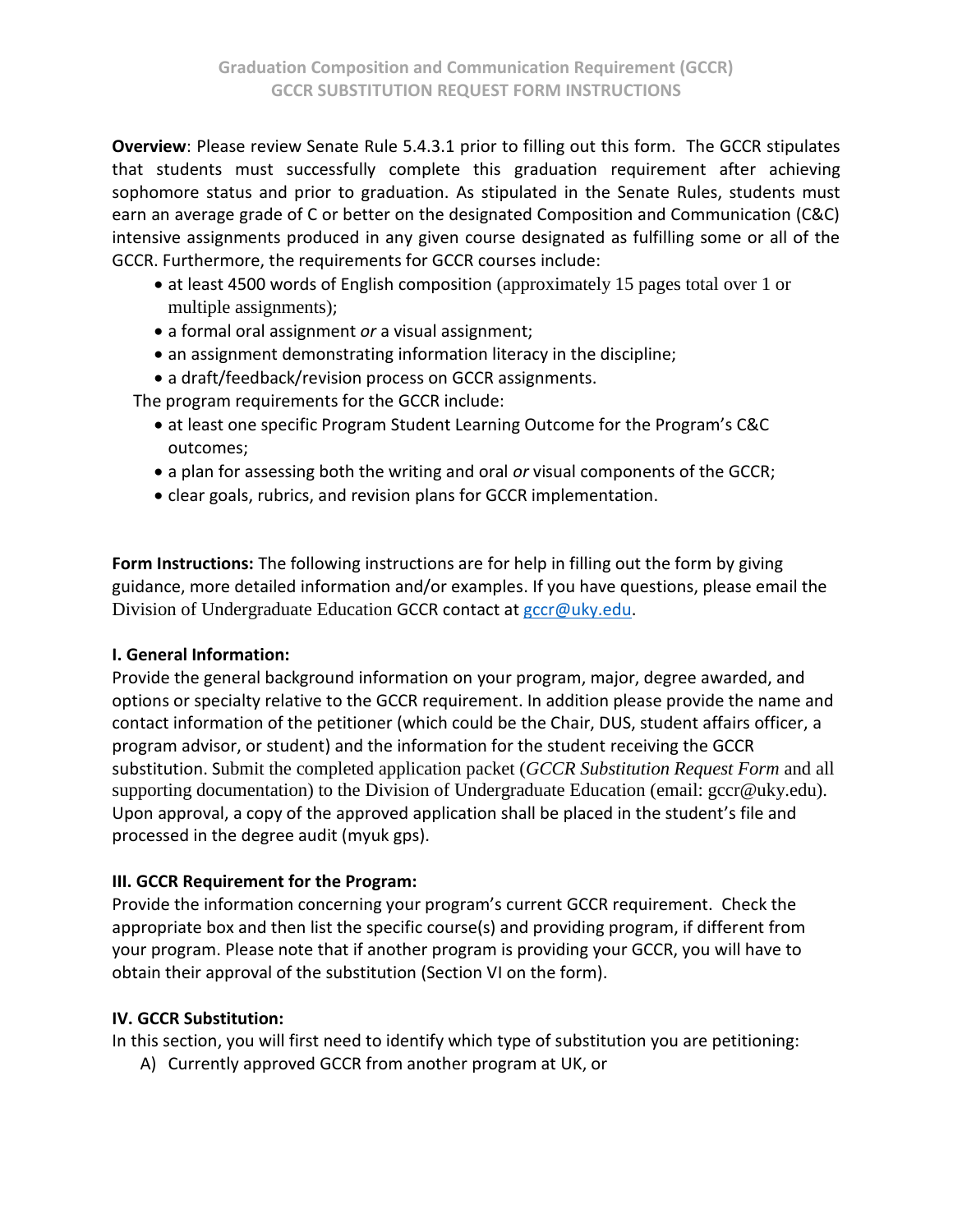B) A course or series of courses from another institution(s), which may be used in combination with a UK course(s) that is not currently approved as GCCR.

*(Please note that petitioning for a substitution using only UK course(s) that are not GCCR approved will most likely NOT be approved. Only in extreme extenuating circumstances might this type of substitution be approved.)*

The burden of proof is on the petitioner that the substitution is consistent with your program's current GCCR requirements (similar learning outcome, discipline literacy and needs of the profession), that the student fulfilled the GCCR substitution after the pre-requisites, specified by UK Senate Rules (sophomore status and completion of C&C I and C&C II, or equivalent) were met, and the requirements of the proposed GCCR substitution are essential equivalent to the requirements specified in UK Senate Rules. The petitioner will attest to these requirements on the form (Section V).

### *A. Substitution using existing UK GCCR requirement:*

In this option, you are to provide the GCCR course or courses taken by the student here at UK. Identify the providing program (if not your program) and the semester the student completed each course(s). Please note that the course(s) must have been approved for GCCR at the time the student completed the course.

Some examples of when you might consider requesting this substitution: 1) students who change majors after they have completed the GCCR requirement for their previous major, 2) students who are pursuing more than one major and would like to use the same GCCR to satisfy the requirement in more than one program/major.

# *B. Substitution using non-GCCR course(s):*

In this option, you are to provide the course(s) completed by the student, the institution where the course(s) were taken, the associated providing program, and the grade the student received in the course(s), as well as the grade the student received on the GCCR components. In addition, include a copy of the syllabus for the course(s) and highlight the portions of the syllabus that support the GCCR components. This would include description of the GCCR equivalent assignments, page limits, time limits, draft/revision instructions, assessment, etc.

Since you are requesting approval of non-GCCR course(s), either from another institution, or in combination with non-GCCR course(s) from UK, you are strongly advised to provide as much information as possible to help the reviewing group make an informed decision. Besides the required syllabus for the course(s), this could include assignments, student work product, a memo (elaborate in the comments box, Section VII) explaining the circumstances, reasons and justifications for the substitution, and anything else that supports the application. The reviewing group will be reviewing your request relative to the requirements specified in Senate Rule 5.4.3.1.

Some examples of when you might consider requesting this substitution: 1) students who transfer from another institution where they have completed course(s) that have requirements similar to GCCR, 2) students who transfer from another institution where they have completed